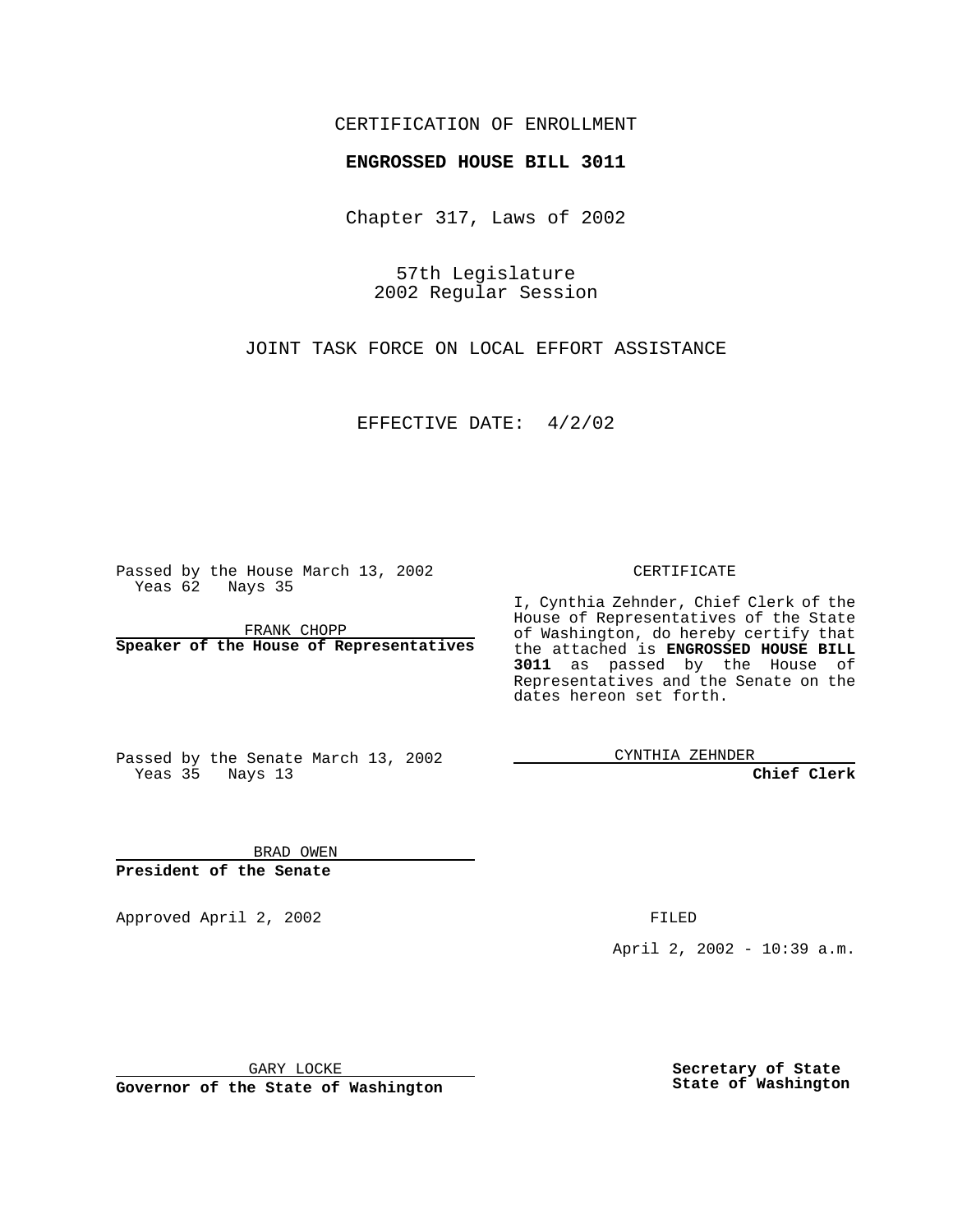## **ENGROSSED HOUSE BILL 3011** \_\_\_\_\_\_\_\_\_\_\_\_\_\_\_\_\_\_\_\_\_\_\_\_\_\_\_\_\_\_\_\_\_\_\_\_\_\_\_\_\_\_\_\_\_\_\_

\_\_\_\_\_\_\_\_\_\_\_\_\_\_\_\_\_\_\_\_\_\_\_\_\_\_\_\_\_\_\_\_\_\_\_\_\_\_\_\_\_\_\_\_\_\_\_

Passed Legislature - 2002 Regular Session

**State of Washington 57th Legislature 2002 Regular Session By** Representatives Fromhold, McIntire and Sommers Read first time . Referred to Committee on .

 AN ACT Relating to local effort assistance; amending RCW 28A.500.030; creating new sections; providing an expiration date; and declaring an emergency.

BE IT ENACTED BY THE LEGISLATURE OF THE STATE OF WASHINGTON:

 NEW SECTION. **Sec. 1.** The legislature finds that the purpose of the local effort assistance program is stated in RCW 28A.500.010 as follows: "The purpose of these funds is to mitigate the effect that above average property tax rates might have on the ability of a school district to raise local revenues to supplement the state's basic program of education. These funds serve to equalize the property tax rates that individual taxpayers would pay for such levies and to provide tax relief to taxpayers in high tax rate school districts."

 The legislature further finds that changes in state and federal funding that have taken place since the local effort assistance program began in 1989 make it necessary to reexamine the local effort assistance funding formula and to determine whether the purpose of the program is being fulfilled.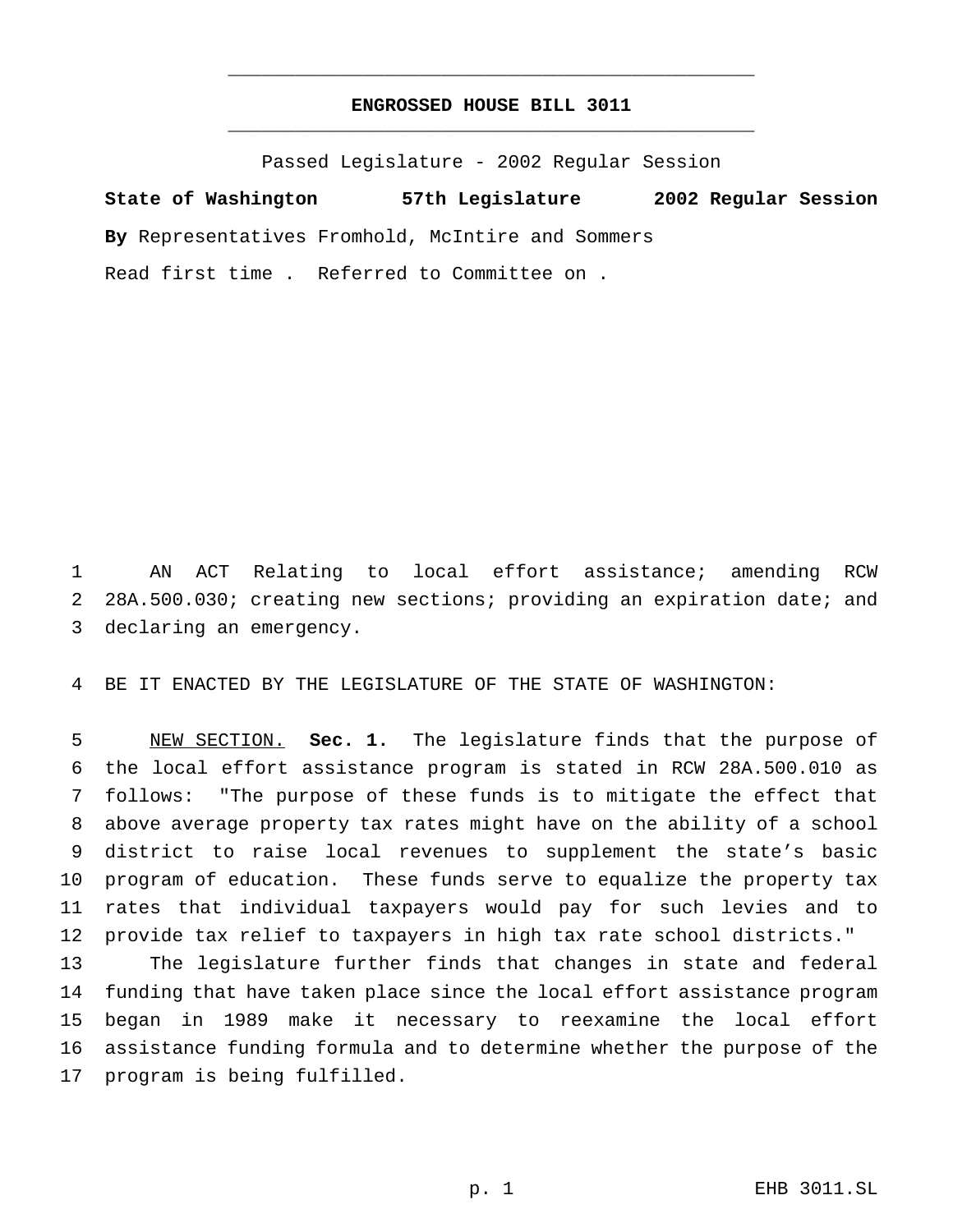NEW SECTION. **Sec. 2.** (1) The joint task force on local effort assistance is created, to consist of nineteen members:

 (a) Six members of the house of representatives, three appointed by the speaker of the house of representatives and three appointed by the minority leader;

 (b) Six members of the senate, three appointed by the majority leader and three appointed by the minority leader;

(c) The superintendent of public instruction;

 (d) A member chosen by the Washington state school directors' association;

 (e) A member chosen by the Washington association of school administrators;

(f) A member chosen by the rural education center;

 (g) A fiscal officer of an educational service district chosen by the superintendent of public instruction in consultation with the superintendents of the educational service districts; and

 (h) Two members from school districts with student enrollments greater than twenty thousand, chosen by the office of the superintendent of public instruction.

 (2) Legislative members of the task force shall be reimbursed for travel expenses as provided in RCW 44.04.120. The staff of the office of superintendent of public instruction, senate committee services, and the office of program research of the house of representatives shall provide support to the task force.

 (3) The task force shall be cochaired by one senator, chosen by the task force, and one representative, chosen by the task force. The task force shall establish rules of procedure at its first meeting.

(4) The task force shall seek input and advice from stakeholders.

 NEW SECTION. **Sec. 3.** The joint task force on local effort assistance shall:

 (1) Complete a thorough analysis of the history of the local effort assistance program and its impacts, including a thorough examination of 33 the revenues included in the levy base;

 (2) Determine whether the purpose of the local effort assistance program, as stated in RCW 28A.500.010, is being met under the current allocation formula; and

 (3) Present its findings and provide recommendations to the legislature by December 1, 2002.